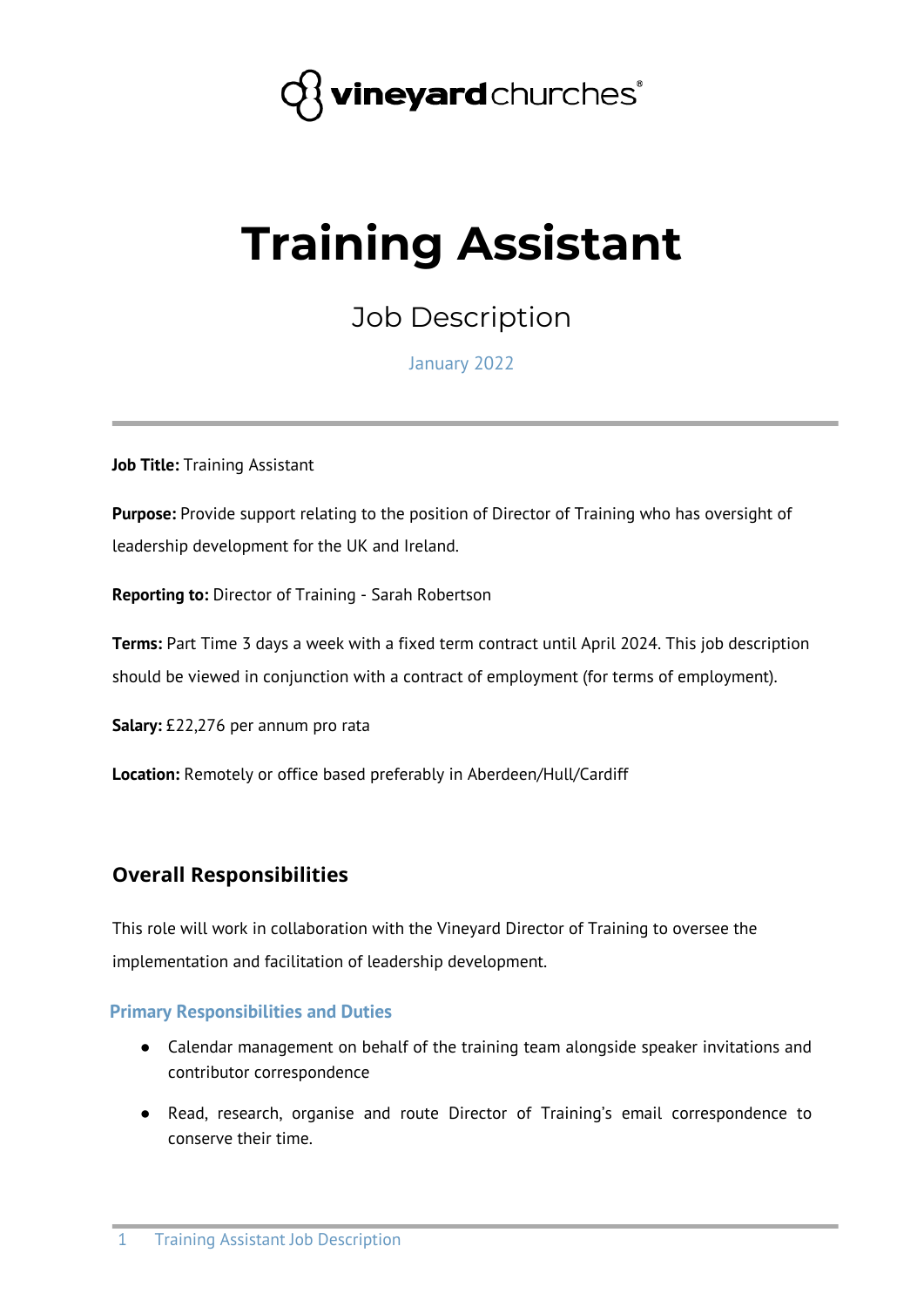- Be able to understand, relate and communicate with local, area, regional and national pastors
- Maintain Director of Training's schedule by planning and scheduling meetings, video conference and travel
- Attend weekly meetings with the Director of Training and training team to identify administrative tasks
- Complete individual projects as needed
- Process expense receipts
- Understand and uphold Christian values in communication and conversation
- Pray for those who need prayer
- Intercessory prayer for the areas of which they have responsibility

### **Other duties:**

● Other responsibilities as assigned. In other words, you may be asked to do things that are not specifically stated in your job description. In some circumstances, the needs of the ministry areas may even dictate that you be asked to do things that are unrelated to your primary responsibilities. Your responsibilities will include helping to meet those needs.

### **Occupational Requirement**

As this role will require the successful applicant to promote the Christian values of the Vineyard church movement and provide individuals with Christian pastoral support, it is an Occupational Requirement that the successful candidate is a practicing Christian, who regularly attends Sunday church services and can agree with the VCUKI Statement of Faith and Ethos Statement.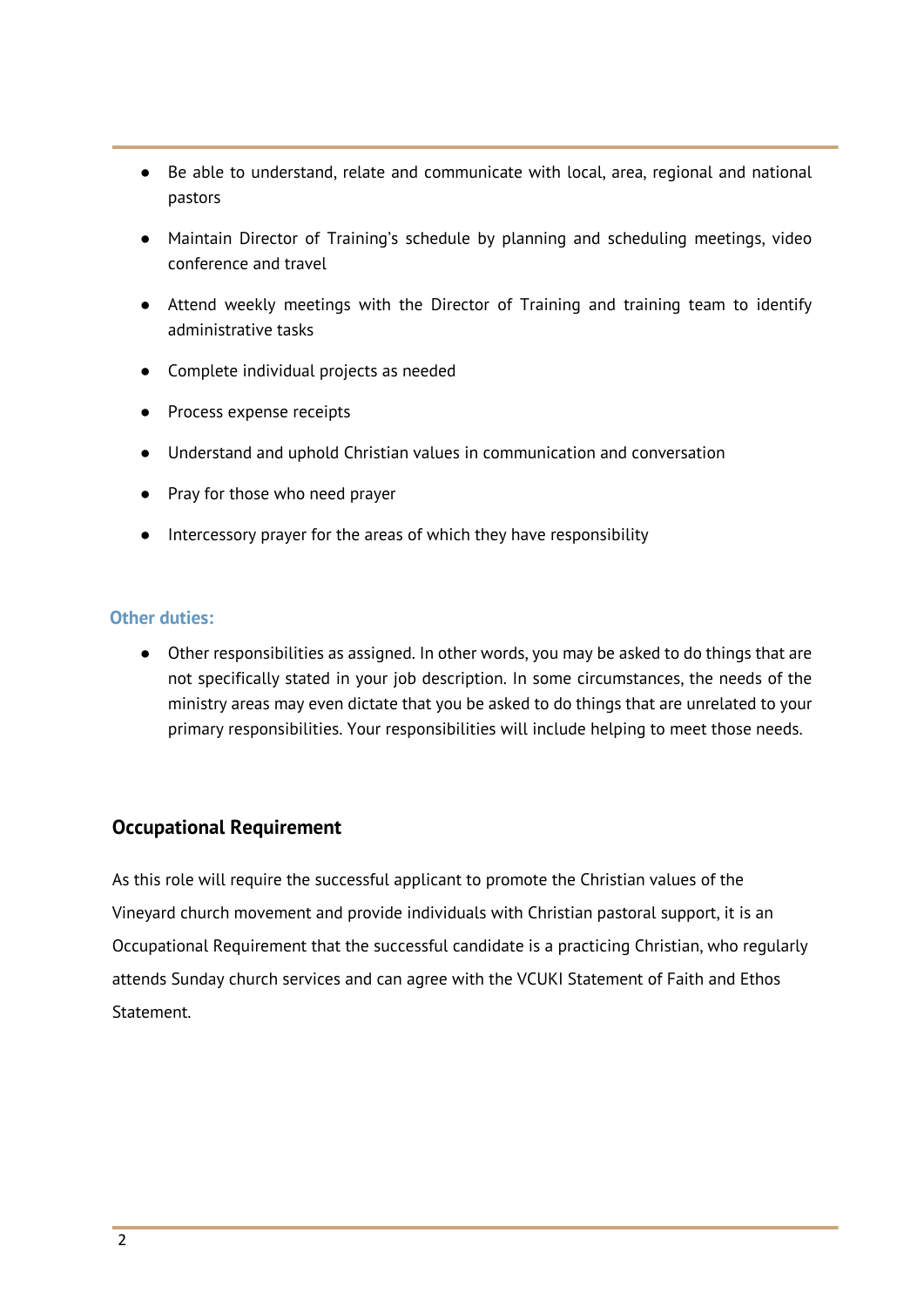

# **TRAINING ASSISTANT**

## PERSON SPECIFICATION

| <b>ITEM</b>                 | <b>ESSENTIAL</b>                                                                                                                                 | <b>DESIRABLE</b>                                                                                  | <b>HOW IDENTIFIED</b>    |
|-----------------------------|--------------------------------------------------------------------------------------------------------------------------------------------------|---------------------------------------------------------------------------------------------------|--------------------------|
| <b>QUALIFICATIONS</b>       | GCSE Maths & English grade C or above or<br>equivalent. Advanced IT Skills in MS Office.                                                         | NVQ 3 or equivalent                                                                               | Application              |
|                             |                                                                                                                                                  |                                                                                                   |                          |
|                             |                                                                                                                                                  | Driving Licence                                                                                   | Application              |
|                             | Good verbal and written communication skills                                                                                                     | Polite telephone manner                                                                           | Application<br>Interview |
|                             | Ability to communicate with senior church<br>leaders and trustees and various professionals                                                      | Servant hearted, respectful and<br>professional                                                   | Application<br>Interview |
| <b>SKILLS/ABILITIES</b>     | Highly organised, administratively minded and<br>able to work to deadlines with attention to<br>detail.                                          | Able to manage self and be self-<br>motivated, to achieve excellent<br>results and meet deadlines | References               |
|                             | Excellent multitasking, problem-solving and<br>decision-making skills                                                                            |                                                                                                   | Application<br>Interview |
|                             | Ability to create and implement systems and<br>procedures                                                                                        |                                                                                                   | Interview<br>References  |
|                             |                                                                                                                                                  |                                                                                                   |                          |
|                             | Experience of calendar and email management,<br>processing expenses and organising travel and<br>engagements                                     | Experience of organising and<br>prioritising correspondence of<br>others                          | Application              |
| <b>WORK EXPERIENCE</b>      | Evidence of ability to deal with documents and<br>agreements                                                                                     | Past experience                                                                                   | Application<br>Interview |
|                             | Experience of working in a team.                                                                                                                 | Experience of collaborative<br>teamwork                                                           | Application<br>Interview |
|                             |                                                                                                                                                  |                                                                                                   |                          |
| <b>KNOWLEDGE</b>            | The vision, values and ethos of the UK Vineyard<br>Churches and to be able to work within that<br>framework.                                     |                                                                                                   | Interview                |
|                             | A working knowledge of basic design principles<br>and programs (e.g. Canva)                                                                      | Be proficient in design principles<br>and programs.                                               | Interview<br>References  |
|                             |                                                                                                                                                  |                                                                                                   |                          |
|                             | Ability to work on own initiative as well as part<br>of team. To be able to anticipate challenges in<br>the workplace and be ready to meet them. | Work under pressure                                                                               | Interview<br>References  |
|                             | To agree with the Vineyard 'Statement of Faith'<br>and work with those parameters.                                                               |                                                                                                   | Application<br>Interview |
|                             | To have a lifestyle that reflects the Christian                                                                                                  |                                                                                                   | References               |
| <b>SPECIAL FACTORS</b>      | beliefs and practises of the Vineyard Church.                                                                                                    |                                                                                                   |                          |
| <b>RELEVANT TO THE POST</b> | Knowledge of business and administration and                                                                                                     |                                                                                                   | References               |
| (Occupational               | to be able to advise churches on some routine                                                                                                    |                                                                                                   |                          |
| <b>Requirements)</b>        | issues relating to Leadership College matters.                                                                                                   |                                                                                                   |                          |
|                             | Organise meetings and take minutes, displaying<br>utmost confidentiality.                                                                        |                                                                                                   | Application              |
|                             | Emotional resilience in working with                                                                                                             |                                                                                                   | References               |
|                             | challenging behaviours and appropriate<br>attitudes to use of authority and maintaining                                                          |                                                                                                   | Interview                |
|                             | discipline.                                                                                                                                      |                                                                                                   |                          |